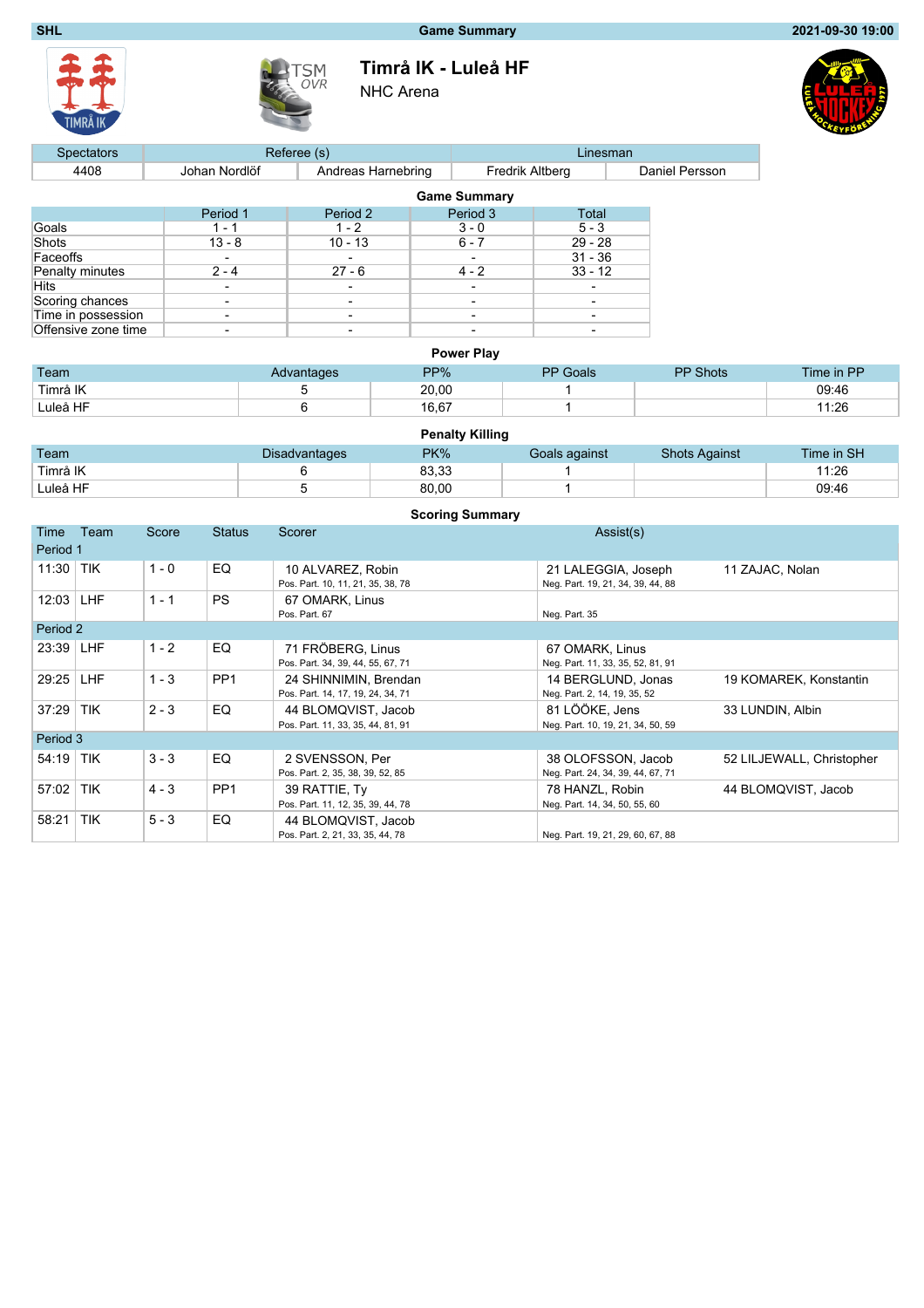**SHL Game Summary 2021-09-30 19:00**

| <mark>TIMRÅ IK</mark> |
|-----------------------|



**Timrå IK - Luleå HF** NHC Arena



| <b>Spectators</b>   | Referee (s)            |                        |       | Linesman                     |                |        |                        |
|---------------------|------------------------|------------------------|-------|------------------------------|----------------|--------|------------------------|
| 4408                | Johan Nordlöf          | Andreas Harnebring     |       | Fredrik Altberg              | Daniel Persson |        |                        |
|                     |                        | <b>Penalty Summary</b> |       |                              |                |        |                        |
| Player<br>Period 1  | Penalty                |                        |       | Time Penalty                 |                | Player |                        |
| 33 LUNDIN, Albin    | Highsticking           |                        | 08:28 |                              |                |        |                        |
|                     | PenaltyShot            |                        | 12:03 |                              |                |        |                        |
|                     |                        |                        |       | 13:31 Holding                |                |        | 19 KOMAREK, Konstantin |
|                     |                        |                        |       | 17:22 Highsticking           |                |        | 21 TYRVÄINEN, Juhani   |
| Period 2            |                        |                        |       |                              |                |        |                        |
|                     |                        |                        | 21:00 | Too many players on the ice  |                |        |                        |
|                     |                        |                        | 21:37 | Illegal handling of the puck |                |        | 55 GALLO, Vilmos       |
| 10 ALVAREZ, Robin   | Charging               |                        | 24:37 |                              |                |        |                        |
| 10 ALVAREZ, Robin   | <b>Game Misconduct</b> |                        | 24:37 |                              |                |        |                        |
| 3 BOHM, Oliver      | Slashing               |                        | 31:27 |                              |                |        |                        |
|                     |                        |                        | 34:05 | Hooking                      |                |        | 50 SONDELL, Daniel     |
| Period 3            |                        |                        |       |                              |                |        |                        |
| 44 BLOMQVIST, Jacob | Highsticking           |                        | 44:38 |                              |                |        |                        |
|                     |                        |                        |       | 55:53 Holding                |                |        | 29 GUSTAFSSON, Erik    |
| 3 BOHM, Oliver      | Boarding               |                        | 59:34 |                              |                |        |                        |

| <b>Player Summary</b>    |                |                |                |            |                |                                      |             |               |           |          |               |            |
|--------------------------|----------------|----------------|----------------|------------|----------------|--------------------------------------|-------------|---------------|-----------|----------|---------------|------------|
| <b>Skaters</b>           | <b>SOG</b>     | Goals          | <b>Assists</b> | Points     | $+/-$          | <b>PIM</b>                           | <b>Hits</b> | <b>Blocks</b> | <b>FO</b> | FO%      | <b>Shifts</b> | <b>TOI</b> |
| 2 SVENSSON Per           | 2              | 1              | $\mathbf 0$    | 1          | 2              | $\Omega$                             |             |               | $0 - 0$   | N/A      |               |            |
| 3 BOHM Oliver            | 0              | $\Omega$       | 0              | $\Omega$   | 0              | 4                                    |             |               | $0 - 0$   | N/A      |               |            |
| 4 ERIXON Tim             | 1              | $\Omega$       | 0              | 0          | $\mathbf{0}$   | $\Omega$                             |             |               | $0 - 0$   | N/A      |               |            |
| 10 ALVAREZ Robin         | $\overline{2}$ | 1              | 0              | 1          | 1              | 25                                   |             |               | $0 - 0$   | N/A      |               |            |
| 11 ZAJAC Nolan           | 1              | $\Omega$       | 1              | 1          | 1              | $\Omega$                             |             |               | $0 - 0$   | N/A      |               |            |
| 12 LILJEGREN Viktor      | 3              | $\Omega$       | $\Omega$       | $\Omega$   | $\mathbf{0}$   | $\Omega$                             |             |               | $0 - 0$   | N/A      |               |            |
| 14 CARLSON Albin         | 0              | $\Omega$       | $\Omega$       | $\Omega$   | $\mathbf{0}$   | $\Omega$                             |             |               | $0 - 0$   | N/A      |               |            |
| 19 ANDERSSON Erik        | 1              | $\Omega$       | $\Omega$       | 0          | 0              | $\Omega$                             |             |               | $0 - 0$   | N/A      |               |            |
| 21 LALEGGIA Joseph       | $\overline{2}$ | $\Omega$       | 1              | 1          | $\overline{2}$ | $\Omega$                             |             |               | $0 - 0$   | N/A      |               |            |
| 23 BOYCE-ROTEVALL Jeremy | 0              | $\Omega$       | 0              | 0          | $\mathbf{0}$   | $\Omega$                             |             |               | $0 - 0$   | N/A      |               |            |
| 29 MADSEN Morten         | 1              | $\Omega$       | $\mathbf 0$    | 0          | 0              | $\Omega$                             |             |               | $5 - 2$   | 71,43    |               |            |
| 33 LUNDIN Albin          | 4              | $\Omega$       | 1              | 1          | 1              | 2                                    |             |               | $6 - 9$   | 40,00    |               |            |
| 38 OLOFSSON Jacob        | 1              | $\Omega$       | 1              | 1          | 2              | $\Omega$                             |             |               | $0 - 0$   | N/A      |               |            |
| 39 RATTIE Ty             | 3              | 1              | 0              | 1          | 1              | $\Omega$                             |             |               | $0 - 0$   | N/A      |               |            |
| 44 BLOMOVIST Jacob       | 4              | $\overline{2}$ | 1              | 3          | 2              | $\overline{2}$                       |             |               | $0 - 1$   | 0,00     |               |            |
| 52 LILJEWALL Christopher | 0              | $\mathbf 0$    | 1              | 1          | $\mathbf{0}$   | $\Omega$                             |             |               | $4 - 13$  | 23,53    |               |            |
| 78 HANZL Robin           | 4              | $\Omega$       | $\mathbf 1$    | 1          | 2              | $\Omega$                             |             |               | $16 - 11$ | 59,26    |               |            |
| 81 LÖÖKE Jens            | 1              | $\Omega$       | $\mathbf 1$    | 1          | 0              | $\Omega$                             |             |               | $0 - 0$   | N/A      |               |            |
| 85 WESTERLUND Filip      | 0              | 0              | $\mathbf 0$    | $\Omega$   | 1              | 0                                    |             |               | $0 - 0$   | N/A      |               |            |
| 91 LODIN Viktor          | $\overline{2}$ | $\Omega$       | $\Omega$       | $\Omega$   | $\mathbf{0}$   | $\Omega$                             |             |               | $0 - 0$   | N/A      |               |            |
| Goalies                  |                | <b>Saves</b>   | <b>GA</b>      | <b>SOG</b> |                | Saves% PP SVS PP SVS% EQ SVS EQ SVS% |             |               |           | Shutout  | <b>PIM</b>    | <b>TOI</b> |
| 30 JOHANSSON Jacob       |                | $\Omega$       | 0              | $\Omega$   | N/A            |                                      |             |               |           | 0        | 0             | 00:00      |
| 35 RAJANIEMI Sami        |                | 25             | 3              | 28         | 89,29          |                                      |             |               |           | $\Omega$ | 0             | 60:00      |